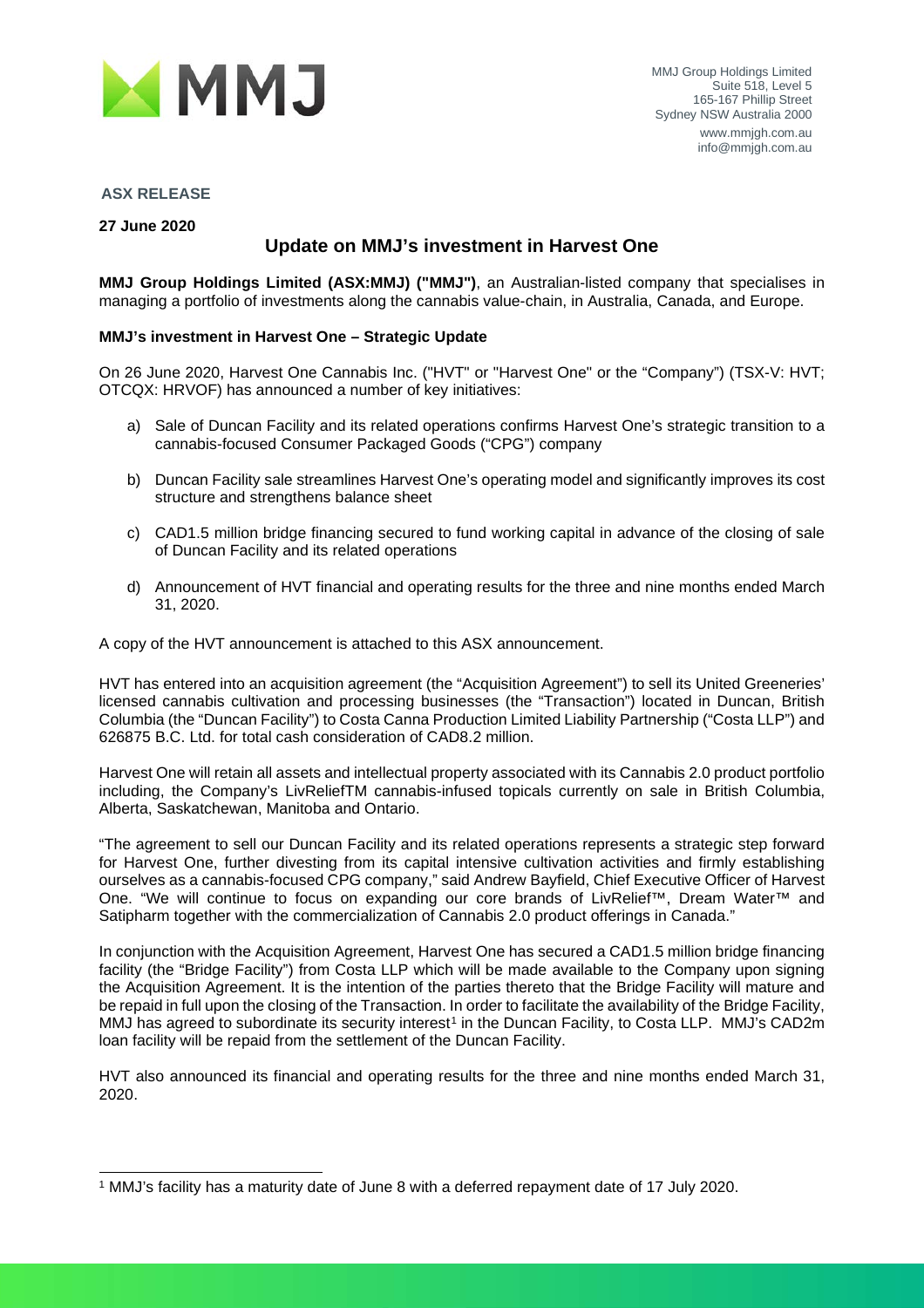#### **MMJ's investment in HVT**

MMJ is the largest shareholder holding approximately 26% of HVT which is one of the largest investments within the MMJ cannabis and hemp portfolio.

MMJ's investment in HVT comprises of:

- a) 55,557,994 common shares of HVT (the "Common Shares") with a market value of approximately CAD5 million
- b) A CAD2.0 million secured loan bearing interest of 15% per annum with a maturity date of June 8 with a deferred repayment date of 17 July 2020. HVT granted MMJ a security interest in all current and after acquired property of HVT and its subsidiaries, subject to certain permitted liens and the subordination of MMJ's security interest in the assets to be sold to Costa LLP.
- c) 17,083,333 Common Share purchase warrants (the "Warrants"). Each Warrant will entitle the holder to purchase one Common Share at a price of CAD0.06 at any time until the earlier of:
	- (i) the date of the further extension or renewal of the Loan; and  $(ii)$  April 3, 2022.
	- April 3, 2022.

Harvest One is a global cannabis company that develops and provides innovative lifestyle and wellness products to consumers and patients in regulated markets around the world.

*- - - - - - - - - -*

#### **Investor and Media Enquiries**

Announcement authorised for release to ASX by: Jim Hallam

Chief Financial Officer and Company Secretary

E: Compsec@mmjgh.com.au

#### *About MMJ*

*MMJ is a global cannabis investment company (ABN 91 601 236 417). MMJ owns a portfolio of minority investments and aims to invest across the full range of emerging cannabis-related sectors including healthcare, technology, infrastructure, logistics, processing, cultivation, equipment and retail. For MMJ's latest investor presentation and news, please visit: https://www.mmjgh.com.au/investors/ Important Notice*

*This announcement contains reference to certain intentions, expectations, future plans, strategy and prospects of MMJ. Those intentions, expectations, future plans, strategy and prospects may or may not be achieved. They are based on certain assumptions, which may not be met or on which views may differ and may be affected by known and unknown risks. The performance and operations of MMJ may be*  influenced by a number of factors, many of which are outside the control of MMJ. No representation or warranty, express or implied, is made by MMJ, or any of its directors, officers, employees, advisers or agents that any intentions, expectations or plans will be achieved either totally or partially or that any particular rate of return will be achieved. Given the risks and uncertainties that may cause MMJ's actual future results, performance or achievements to be materially different from those expected, planned or intended, recipients should not place undue *reliance on these intentions, expectations, future plans, strategy and prospects. MMJ does not warrant or represent that the actual results,*  performance or achievements will be as expected, planned or intended. Nothing in this material should be construed as either an offer to sell *or a solicitation of an offer to buy or sell securities. It does not include all available information and should not be used in isolation as a basis*  to invest in MMJ. This document does not constitute any part of any offer to sell, or the solicitation of an offer to buy, any securities in the *United States or to, or for the account or benefit of any "US person" as defined in Regulation S under the US Securities Act of 1993 ("Securities Act"). MMJ's shares have not been, and will not be, registered under the Securities Act or the securities laws of any state or other jurisdiction of the United States, and may not be offered or sold in the United States or to any US person without being so registered or pursuant to an exemption from registration including an exemption for qualified institutional buyers.*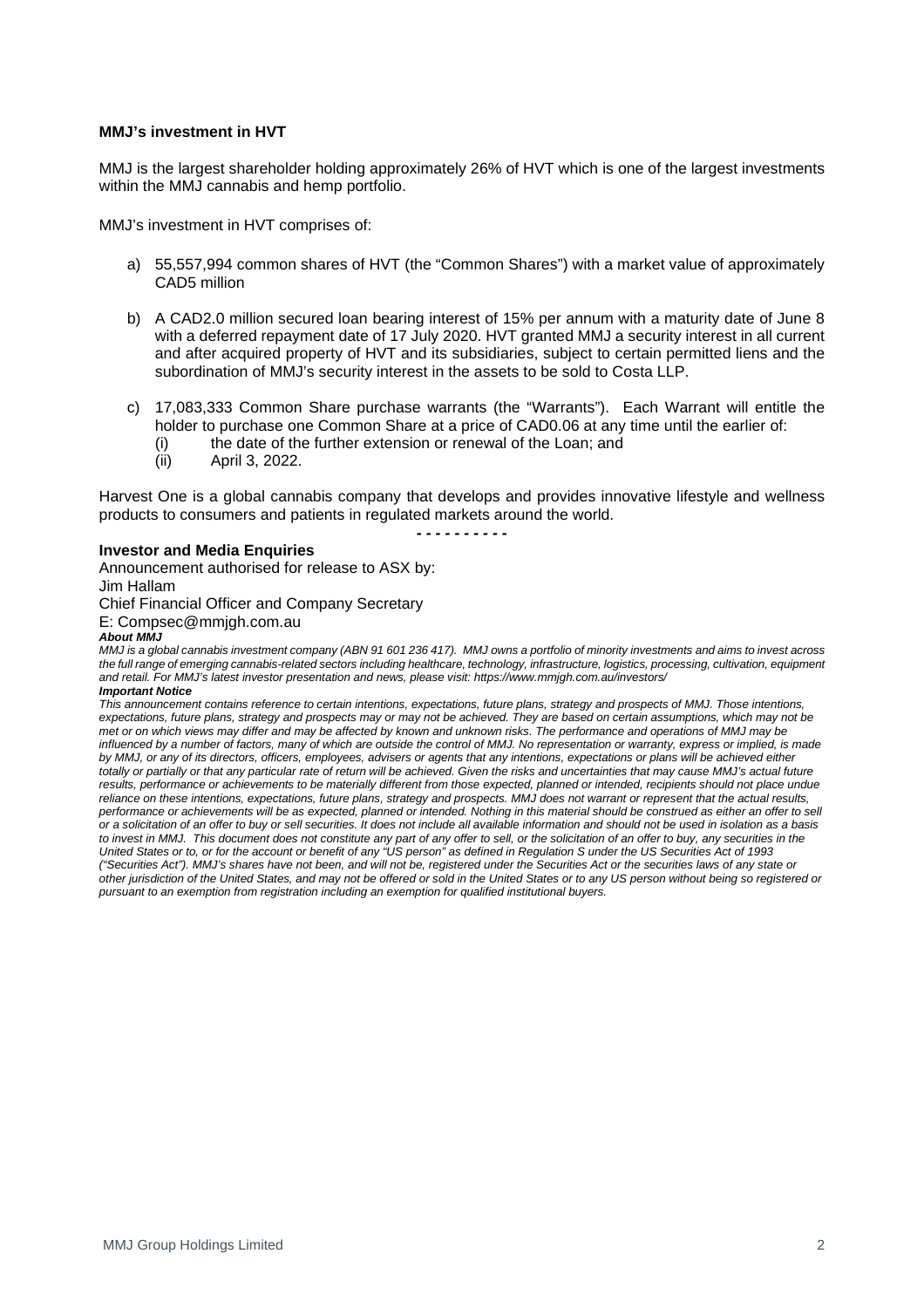#### *Glossary*

| <b>ABBREVIATION</b>      | <b>Definition</b>                                                                              |  |  |  |
|--------------------------|------------------------------------------------------------------------------------------------|--|--|--|
| <b>AUD</b>               | means Australian dollars.                                                                      |  |  |  |
| <b>AASB</b>              |                                                                                                |  |  |  |
|                          | Australian Accounting Standards Board.                                                         |  |  |  |
| <b>ACMPR</b>             | means Access to Cannabis for Medical Purposes Regulations.                                     |  |  |  |
| <b>ASX</b>               | means ASX Limited (ACN 008 624 691) or the financial market operated by ASX                    |  |  |  |
|                          | Limited, as the context requires.                                                              |  |  |  |
| <b>ASX Listing Rules</b> | means the Listing Rules of ASX.                                                                |  |  |  |
| B <sub>2</sub> B         | <b>Business to business</b>                                                                    |  |  |  |
| <b>CAD</b>               | means Canadian dollars.                                                                        |  |  |  |
| <b>CBD</b>               | means Cannabidiol (CBD) is a crystalline, nonintoxicating cannabinoid in cannabis<br>and hemp. |  |  |  |
| <b>CBG</b>               | means Cannabigerol is the non-acidic form of cannabigerolic acid, the parent                   |  |  |  |
|                          | molecule from which other cannabinoids are synthesized.                                        |  |  |  |
| <b>Company or MMJ</b>    | means MMJ Group Holdings Limited (ACN 601 236 417).                                            |  |  |  |
| <b>EBITDA</b>            | means Earnings before Interest, Tax, Depreciation and Amortisation.                            |  |  |  |
| <b>GMP</b>               | GMP stands for Good Manufacturing Practices and refers to a system of                          |  |  |  |
|                          | manufacturing that guarantees reproducibility of product quality to set                        |  |  |  |
|                          | specifications.                                                                                |  |  |  |
| <b>LPs</b>               | Canada's Licensed Producers of Cannabis Products                                               |  |  |  |
| М                        | means million                                                                                  |  |  |  |
| <b>MMPR</b>              | means Marihuana for Medical Purposes Regulation                                                |  |  |  |
| <b>MOIC</b>              | means multiple on invested capital                                                             |  |  |  |
| <b>NTA</b>               | means net tangible assets.                                                                     |  |  |  |
| Option                   | means an option to acquire a Share usually at predetermined price.                             |  |  |  |
| <b>Share</b>             | means a fully paid ordinary share in the capital of the Company.                               |  |  |  |
| <b>Shareholder</b>       | means a registered holder of a Share.                                                          |  |  |  |
| <b>THC</b>               | means THC is the principal psychoactive constituent of cannabis                                |  |  |  |
| <b>TSXV</b>              | <b>Toronto Stock Exchange Venture</b>                                                          |  |  |  |
| Warrant                  | means an option to acquire a Share usually at predetermined price.                             |  |  |  |
| <b>WST</b>               | means Western Standard Time as observed in Perth, Western Australia.                           |  |  |  |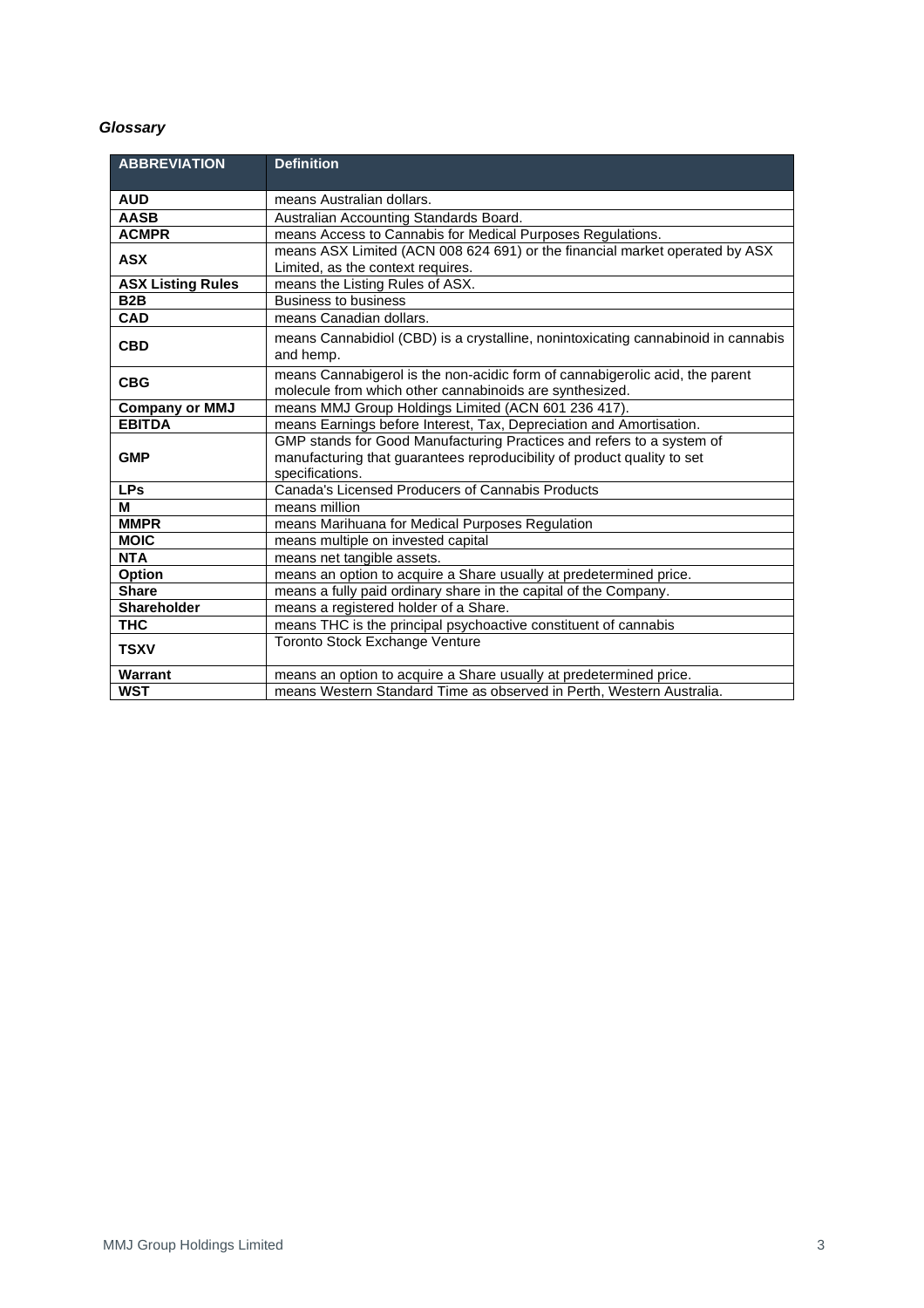

# **Harvest One Announces Sale of Duncan Facility for \$8.2 million, Cannabis 2.0 Licence Agreement, \$1.5 Million Bridge Financing and Q3 2020 Financial Results**

- **Sale of Duncan Facility and its related operations confirms Harvest One's strategic transition to a cannabis-focused Consumer Packaged Goods ("CPG") company**
- **Duncan Facility sale streamlines Harvest One's operating model and significantly improves its cost structure and strengthens balance sheet**
- **Licence Agreement provides Harvest One with royalty stream for Cannabis 2.0 brands in Canada**
- **\$1.5 million bridge financing secured to fund working capital in advance of the closing of sale of Duncan Facility and its related operations**

June 26, 2020 – Vancouver, British Columbia – Harvest One Cannabis Inc. ("**Harvest One**" or the "**Company**") (**TSX-V: HVT; OTCQX: HRVOF**) is pleased to announce, as part of the Company's previously announced Strategic Review, it has entered into a definitive agreement (the "**Acquisition Agreement**") to sell its United Greeneries' licensed cannabis cultivation and processing businesses (the "**Transaction**") located in Duncan, British Columbia (the "**Duncan Facility**") to Costa Canna Production Limited Liability Partnership ("**Costa LLP**") and 626875 B.C. Ltd. (together with Costa LLP, the "**Purchasers**") for total cash consideration of \$8.2 million. Upon closing of the Transaction, Harvest One will also effect a licence agreement with the Purchasers, which will provide Costa LLP, through its licensed subsidiary, with the right to use certain licensed intellectual property of Harvest One to produce and distribute Cannabis 2.0 products in Canada in exchange for a royalty to be paid to Harvest One and, in turn, provide Harvest One with distribution for Cannabis 2.0 products in Canada.

"The agreement to sell our Duncan Facility and its related operations represents a strategic step forward for Harvest One, further divesting from its capital intensive cultivation activities and firmly establishing ourselves as a cannabis-focused CPG company," said Andrew Bayfield, Chief Executive Officer of Harvest One. "We will continue to focus on expanding our core brands of LivRelief™, Dream Water™ and Satipharm together with the commercialization of Cannabis 2.0 product offerings in Canada."

Mr. Bayfield continued, "When complete, this Transaction will significantly improve the Company's overall cost structure and will provide liquidity to strengthen our balance sheet. We are continuing to take necessary and decisive measures to streamline our operations, lower our cost structure and reduce our cash burn. I am confident we are on the right path and this Transaction serves to further reinforce the Company's plan to become cash flow positive in fiscal 2021."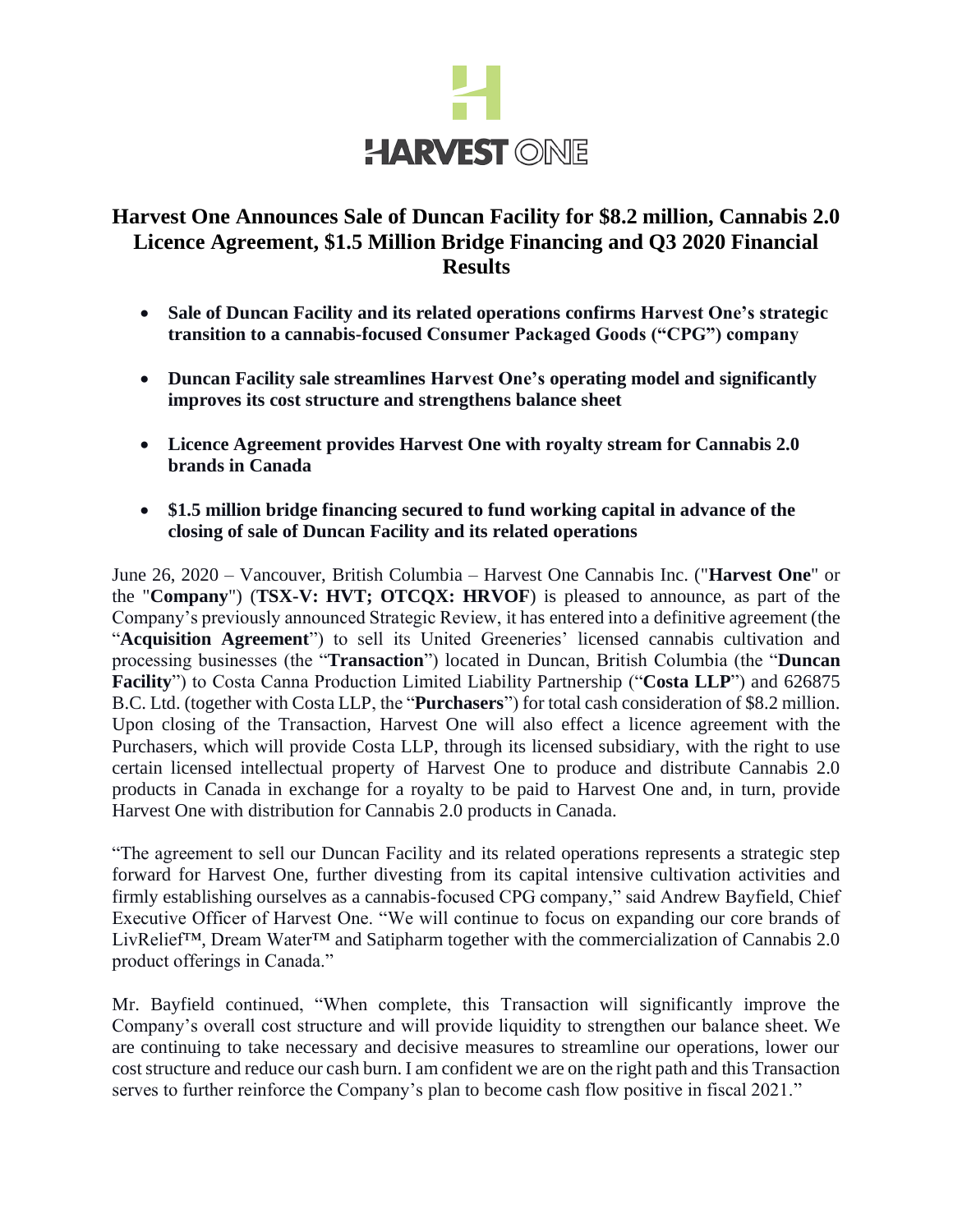

#### **Terms of the Acquisition Agreement**

Under the terms of the Acquisition Agreement the Company will sell all of the facilities, licences and assets comprising its United Greeneries' cannabis cultivation and processing businesses in Duncan, British Columbia, for total cash consideration of \$8.2 million. The Purchasers will also issue to the Company's subsidiary, two promissory notes representing the value of certain existing cannabis and cannabis-related item inventories, to be calculated at closing. The Transaction is subject to a number of conditions, including the receipt of certain regulatory clearances and consents and the satisfaction or waiver of all conditions of closing under the Acquisition Agreement. The Transaction is anticipated to close on or around July 30, 2020.

Harvest One will retain all intellectual property associated with its Cannabis 2.0 product portfolio including, the Company's LivRelieft cannabis-infused topicals currently on sale in British Columbia, Alberta, Saskatchewan, Manitoba and Ontario.

### **Licence Agreement**

Upon closing of the Transaction, Harvest One, through its wholly-owned subsidiaries, Dream Products Inc., Delivra Corp. and United Greeneries Holdings Ltd. (the "**Subsidiaries**"), will effect a licence agreement (the "**Licence Agreement**") with United Greeneries Ltd. ("**United Greeneries**") and Costa LLP. Under the terms of the Licence Agreement, United Greeneries, which will be owned by Costa LLP upon closing of the Transaction, will license and use certain intellectual property (the "**Licence**") owned by Harvest One, to produce and distribute various cannabis products including, cannabis topicals (notably Delivra's cannabis-infused LivReliefTM topical creams currently available in five provinces across Canada), cannabis extracts (including, but not limited to, cannabis vaping products), and cannabis edibles. In consideration of the Licence, the Purchasers will pay Harvest One a royalty in an amount equal to 95% of the revenue generated in relation to the Licence, less certain marked-up costs and expenses incurred by the Purchasers.

### *Increased Focus on Consumer Brands*

With the sale of the Duncan Facility and its related operations, the Company can enhance its focus on its leading CPG brands LivReliefTM, Dream Water™ and Satipharm while leveraging its core capabilities of product development and distribution. Harvest One will continue to accelerate the commercialization of both infused and non-infused over-the-counter consumer products while leveraging its established distribution channels in North America and Europe and seeking additional partnerships to leverage the value of its portfolio of brands.

## *Improved Balance Sheet and Liquidity*

The sale of the Duncan Facility and operations will provide an immediate infusion of capital which will contribute to a reduction in outstanding debt load as well as result in further reductions in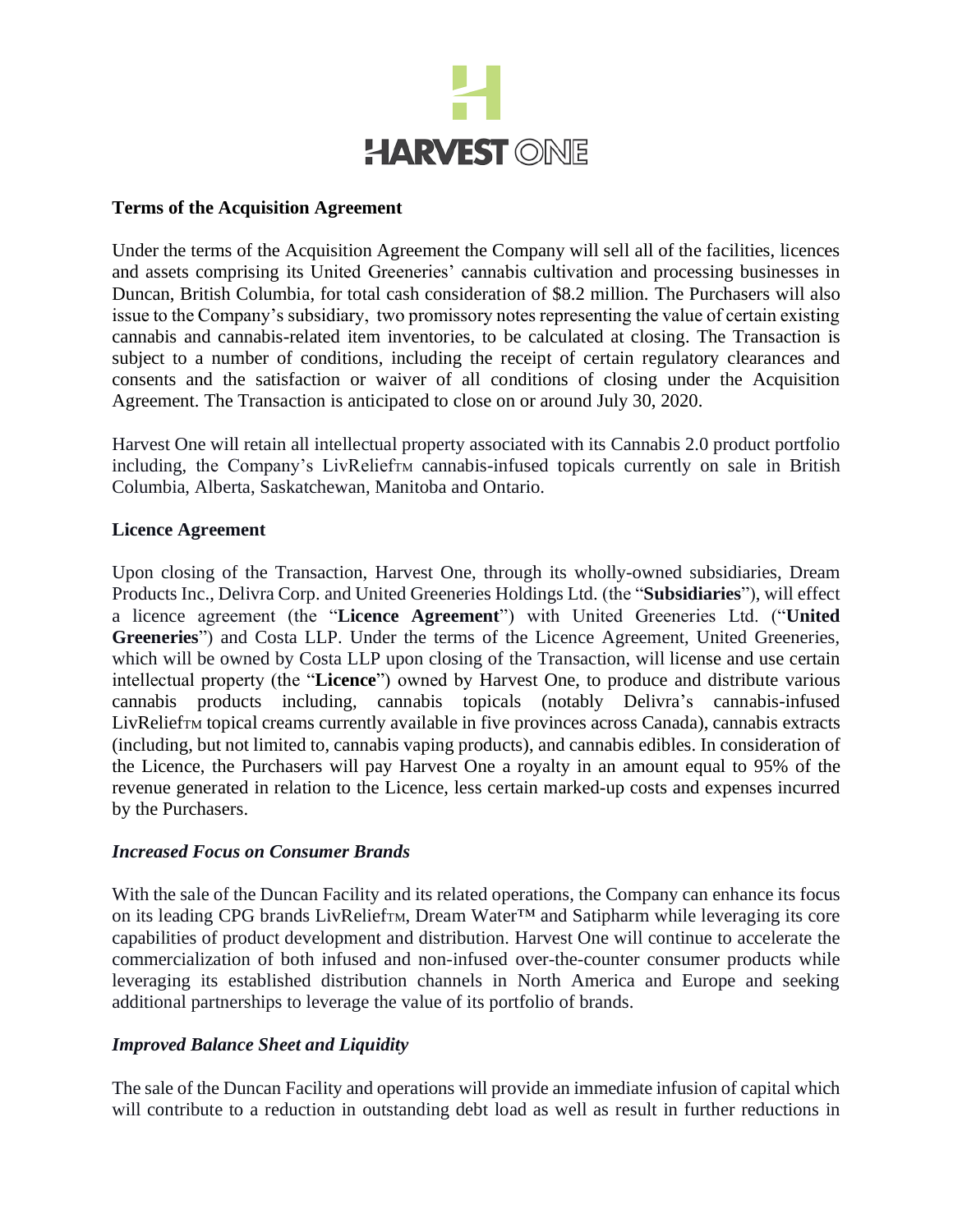

overhead expenses. Combined with recent improvements to the overall cost structure, this will contribute to improved cash flow capabilities for the Company.

### *Asset-Light Operating Model*

Through the Company's new asset-light operating model, the Company will concentrate on its core capabilities while outsourcing a significant portion of its operations, including the sourcing of raw materials and contract manufacturing. The repositioned Company will be a leaner, more efficient organization focused on the higher-margin segments of the cannabis value chain.

### **Bridge Financing Facility**

In conjunction with the Acquisition Agreement, Harvest One has secured a \$1.5 million bridge financing facility (the "**Bridge Facility**") from Costa LLP which will be made available to the Company upon signing the Acquisition Agreement. It is the intention of the parties that the Bridge Facility will mature and be repaid in full upon the closing of the Transaction. The Bridge Facility is secured by general security agreements over the Company's, and its United Greeneries subsidiaries', assets (the "**Assets**"), as well as guarantees provided by the United Greeneries subsidiaries. In order to facilitate the availability of the Bridge Facility, MMJ Group Holdings Limited has agreed to subordinate its security interest in certain of the Assets, to Costa LLP. The Bridge Facility carries a commitment fee of \$25,000 and, if not repaid in full upon closing of the Transaction, shall bear interest at a rate of 10% per annum.

### **Third Quarter Financial Results**

The Company today also announced its financial and operating results for the three and nine months ended March 31, 2020.

### **Third Quarter Financial Highlights**

- Net revenue of \$3.3 million for the three months ended March 31, 2020, representing an 88% increase over the previous quarter, and a 10% increase over the same period in 2019;
- Adjusted earnings (loss) before interest, taxes, depreciation and amortization ("**Adjusted EBITDA**")**(**1) of (\$2.4) million compared to (\$5.0) million in the previous quarter representing a 51% improvement, and a 26% improvement over the same period in 2019;
- Reduction of cash operating expenses by \$1.1 million or 22% from the previous quarter as a result of cost savings initiatives implemented; and
- Net loss of \$35.4 million, which includes the impact of \$27.5 million in non-cash goodwill impairment charges and \$1.5 million in non-cash inventory write-downs.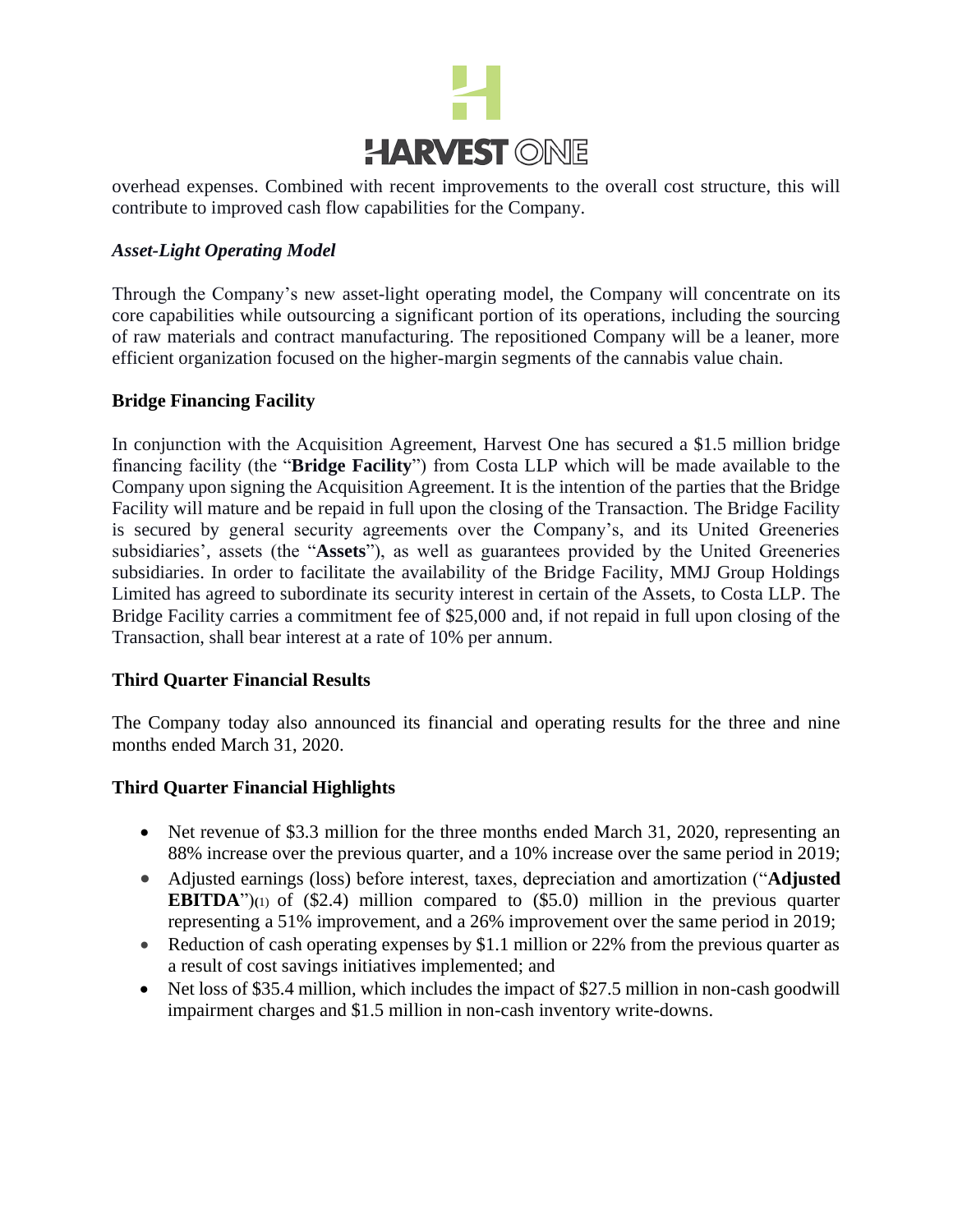

### **Summary of Key Financial Results**

|                                                                                      | Three months ended March 31 |             | Nine months ended March 31 |                          |
|--------------------------------------------------------------------------------------|-----------------------------|-------------|----------------------------|--------------------------|
| <b>Select Financial Information</b><br>(\$000's, except share and per share amounts) | 2020                        | 2019        | 2020                       | 2019<br>$\frac{1}{2}(1)$ |
| Net revenue                                                                          | 3,328                       | 3,023       | 9,160                      | 8,444                    |
| Gross (loss) profit                                                                  | (1,030)                     | 207         | 301                        | 1,912                    |
| Expenses                                                                             | 5,671                       | 5,308       | 18,275                     | 15,711                   |
| Loss from operations                                                                 | (6,701)                     | (5,101)     | (17, 974)                  | (13,799)                 |
| Net loss                                                                             | (35, 410)                   | (5, 131)    | (56, 995)                  | (14, 258)                |
| Net loss per share – basic and diluted                                               | (0.16)                      | (0.03)      | (0.26)                     | (0.08)                   |
| Weighted average number of common shares                                             | 214,753,073                 | 182,215,534 | 214,497,526                | 177,789,938              |
| Adjusted $EBITDA(1)$                                                                 | (2,441)                     | (1,591)     | (10,854)                   | (8,866)                  |

### **Financial Commentary**

Net revenue showed sequential growth of 88% quarter-over-quarter mainly due to a \$1.6 million increase in our cultivation division from higher recreational cannabis and bulk cannabis sales, and fewer sales discounts and return provisions following a weak second quarter due to industry-wide factors. Our consumer division remained steady with a 2% decrease quarter-over-quarter despite the economic impact of COVID-19 in the latter part of the quarter. Net loss was impacted significantly by \$27.5 million in non-cash goodwill impairment charges and \$1.5 million in noncash inventory write-downs.

Adjusted EBITDA**(**1) loss decreased quarter-over-quarter from (\$5.0) million to (\$2.4) million representing a significant improvement of 51%. This increase was primarily due to increased revenues as described above and ongoing efforts to reduce expenses, including a substantial reduction in headcount, professional and consulting services, rent and travel costs resulting in overall improvements in cash operating expenses.

### **Outlook and Strategic Review Update**

Management's outlook for sales volumes for both the consumer and medical divisions remain promising for the remainder of fiscal 2020 and into fiscal 2021 despite industry and economic headwinds. Cannabis 2.0 sales will be reflected in our fiscal Q4 2020 results as we continue to see strong demand from both our retail and provincial partners. The Company continues to focus on reducing overhead costs and is expected to report cash cost savings in fiscal Q4 2020 results compared to the same period a year ago.

The previously announced Strategic Review remains ongoing, as the Company continues to evaluate all strategic alternatives and potential sales of additional non-essential assets including the sale of the Company's 50.1% interest in Greenbelt Greenhouse and the Lucky Lake facility. The Company will continue to evaluate all transactions or financing alternatives available to support the growth and expansion of its CPG brands and product lines.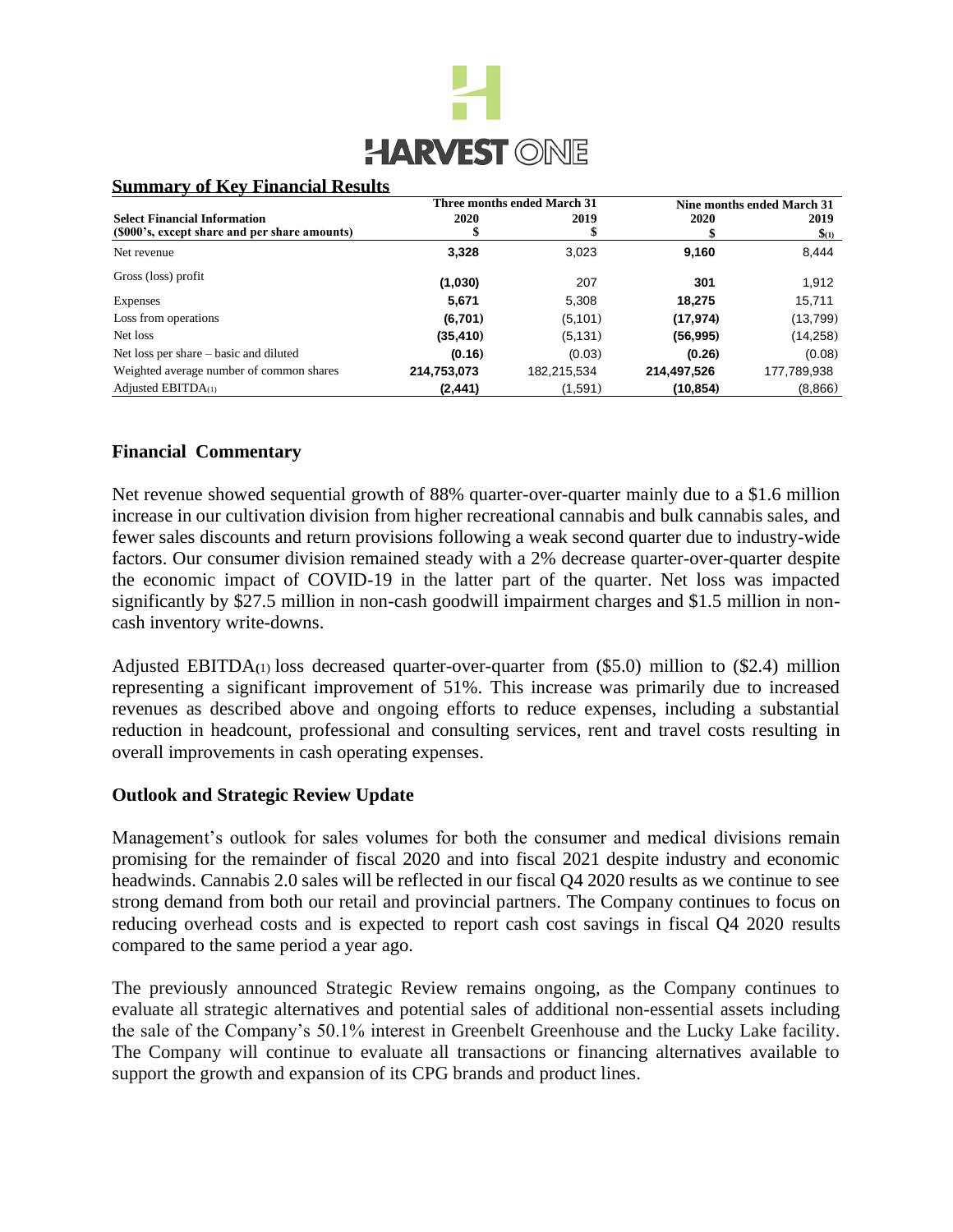

### **About Harvest One**

Harvest One is a global company that develops and distributes premium health, wellness and selfcare products with a market focus on sleep, pain, and anxiety. Harvest One is a uniquely positioned company in the cannabis space with a focus on infused and non-infused consumer packaged goods. Harvest One owns and operates three subsidiaries; Satipharm (medical and nutraceutical); Dream Water Global, and Delivra (consumer); as well as a controlling interest in Greenbelt Greenhouse. For more information, please visit www.harvestone.com.

### **Non-IFRS Measures, Reconciliation and Discussion**

This press release contains references to "Adjusted EBITDA", which is a non-IFRS financial measure.

Adjusted EBITDA is a measure of the Company's overall financial performance and is used as an alternative to earnings or net income in some circumstances. Adjusted EBITDA is essentially net income (loss) with from operations before interest, taxes, depreciation and amortization and adjusted for share-based compensation, common shares issued for services, the fair value effects of accounting for biological assets and inventories, asset impairment and write-downs and other non-cash items. This measure can be used to analyze and compare profitability among companies and industries, as it eliminates the effects of financing and capital expenditures. It is often used in valuation ratios and can be compared to enterprise value and revenue. This measure does not have any standardized meaning according to IFRS and therefore may not be comparable to similar measures presented by other companies.

There are no comparable IFRS financial measures presented in Harvest One's financial statements. Reconciliations of the supplemental non-IFRS measures will be presented in the Company's management's discussion and analysis for the three and nine months ended March 31, 2020. These non-IFRS financial measures are presented because management has evaluated the financial results both including and excluding the adjusted items and believe that the non-IFRS financial measures presented provide additional perspective and insights when analyzing the core operating performance of the business. The Company believes that these supplemental measures provide information useful to shareholders and investors in understanding our performance and may assist in the evaluation of the Company's business relative to that of its peers.

These non-IFRS financial measures should not be considered superior to, as a substitute for, or as an alternative to, and should be considered in conjunction with, the IFRS financial measures presented in the Company's financial statements. For more information, please see "Adjusted EBITDA" and "Non-GAAP Measures" in the Company's management's discussion and analysis for the three and nine months ended March 31, 2020